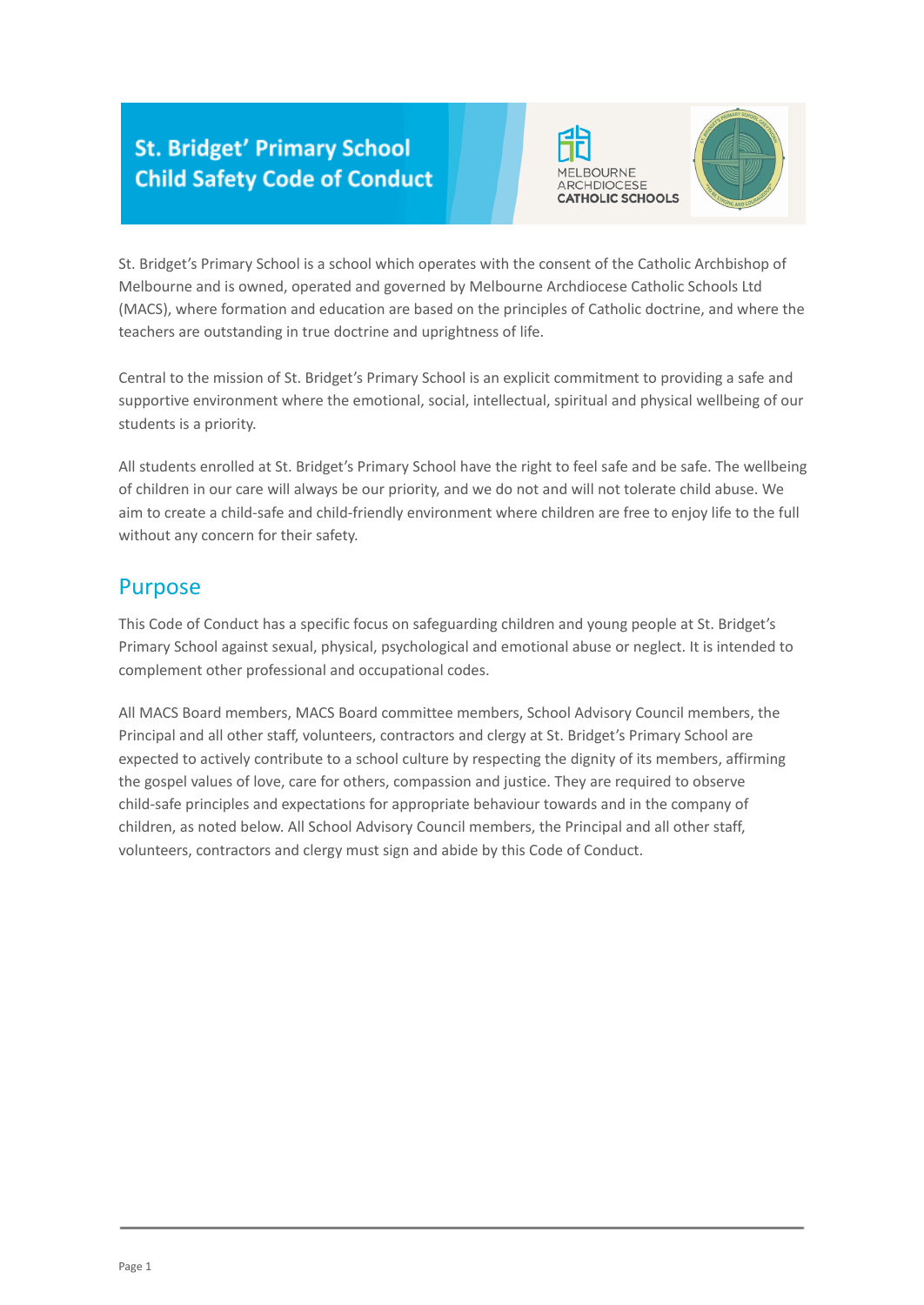# Acceptable behaviours

All MACS Board members, MACS Board committee members, School Advisory Council members, the Principal and all our other staff, volunteers, contractors and clergy at St. Bridget's Primary School are responsible for supporting the safety of children by:

- adhering to the school's child-safe policy and upholding the school's statement of commitment to child safety, at all times
- taking all reasonable steps to protect children from abuse
- treating everyone in the school community with respect
- listening and responding to the views and concerns of children particularly if they are telling you that they or another child has been abused or that they are worried about their safety/the safety of another child
- promoting the cultural safety, participation and empowerment of Aboriginal and Torres Strait Islander children (for example, by never questioning an Aboriginal or Torres Strait Islander child's self-identification)
- promoting the cultural safety, participation and empowerment of children with culturally and linguistically diverse backgrounds (for example, by having a zero-tolerance for discrimination)
- promoting the safety, participation and empowerment of children with a disability (for example, during personal care activities)
- ensuring as far as practicable that adults are not alone with a child
- reporting any allegations of child abuse to the school's leadership (or child safety officer if the school has appointed someone to this role)
- understanding and complying with all reporting obligations as they relate to mandatory reporting and reporting under the *Crimes Act 1958* (Vic.)
- reporting any child safety concerns to the school's leadership (or child safety officer if the school has appointed someone to this role)
- ensuring as quickly as possible that the child is safe if an allegation of child abuse is made
- reporting to the Victorian Institute of Teaching (VIT) any charges, committals for trial or convictions in relation to a sexual office by a registered teacher, or specific allegations or concerns about a registered teacher.

## Unacceptable behaviours

All MACS Board members, MACS Board committee members, School Advisory Council members, the Principal and all our other staff, volunteers, contractors and clergy at St. Bridget's Primary School must not:

- ignore or disregard any suspected or disclosed child abuse
- develop any 'special' relationships with children that could be seen as favouritism (for example, the offering of gifts or special treatment for specific children)
- exhibit behaviours with children which may be construed as unnecessarily physical (for example, inappropriate sitting on laps)
- put children at risk of abuse (for example, by locking doors)
- initiate unnecessary physical contact with children or do things of a personal nature that a child can do for themselves (for example, toileting or changing clothes)
- engage in open discussions of a mature or adult nature in the presence of children (for example, personal social activities)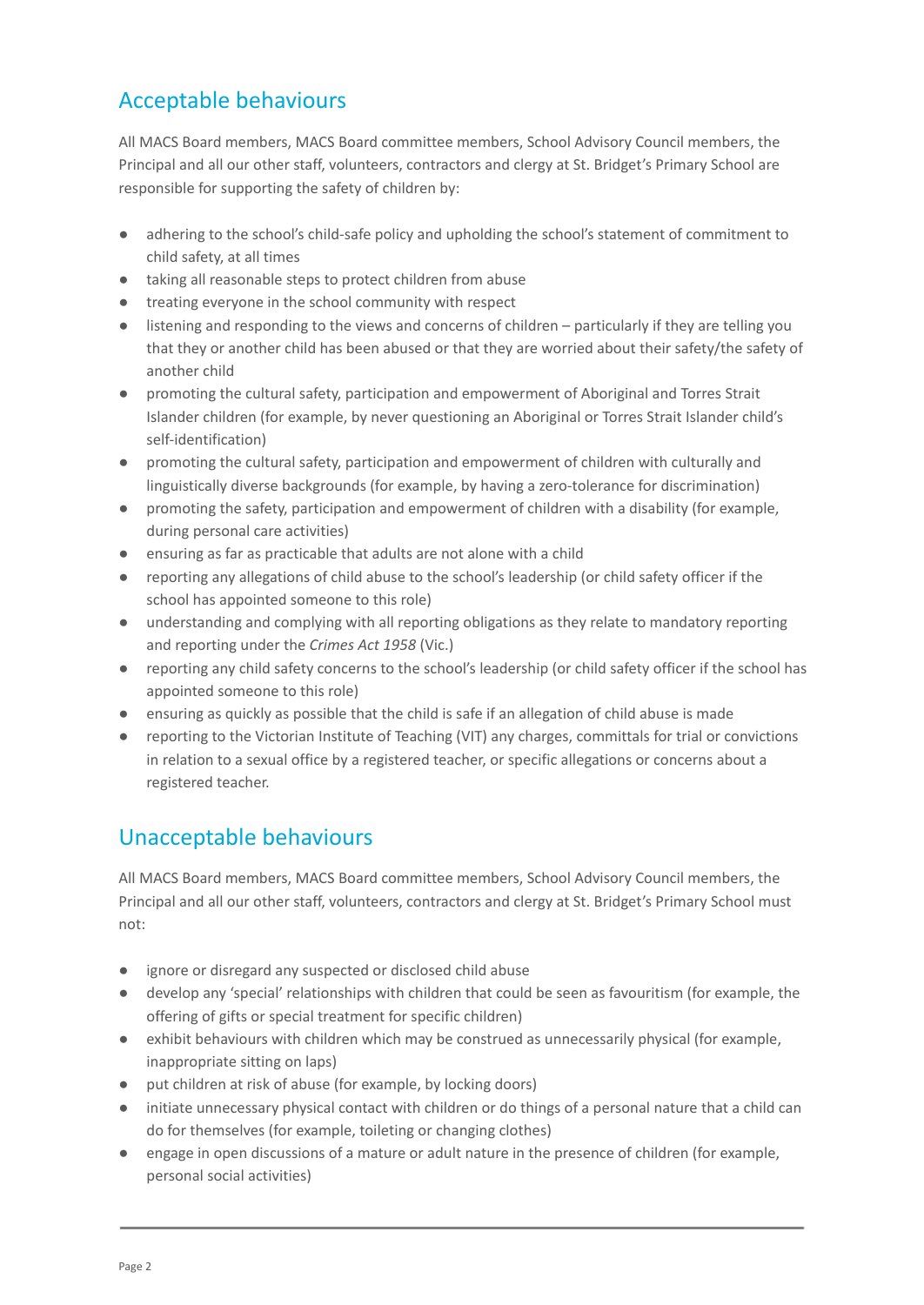- use inappropriate language in the presence of children
- express personal views on cultures, race or sexuality in the presence of children
- discriminate against any child, including because of age, gender, race, culture, vulnerability, sexuality, ethnicity or disability
- work with children while under the influence of alcohol or illegal drugs
- have contact with a child or their family outside school without the school leadership's or child safety officer's (if the school has appointed someone to this role) knowledge and/or consent or the school governing authority's approval (for example, unauthorised after-hours tutoring, private instrumental/other lessons or sport coaching); accidental contact, such as seeing people in the street, is appropriate
- have any online contact with a child (including by social media, email, instant messaging etc.) or their family unless necessary (for example, providing families with eNewsletters or assisting students with their schoolwork)
- use any personal communication channels/devices such as a personal email account
- exchange personal contact details such as phone numbers, social networking sites or email addresses
- photograph or video a child without the consent of the parents or carers
- consume alcohol or drugs at school or at school events in the presence of children.

### **Teachers**

Teachers are also required to abide by the principles relating to relationships with students as set out in the Victorian Teaching Profession's Code of Conduct published by the VIT. These principles include:

- knowing their students well, respecting their individual differences and catering for their individual abilities
- working to create an environment which promotes mutual respect
- modelling and engaging in respectful and impartial language
- protecting students from intimidation, embarrassment, humiliation and harm
- respecting a student's privacy in sensitive matters
- interacting with students without displaying bias or preference
- not violating or compromising the unique position that a teacher holds of influence and trust in their relationship with students.

### Psychologists and school counsellors

In their dealings with students, psychologists and school counsellors should also take into account their professional obligations as set out in a code of ethics or practice to which they are bound, including because of their membership of:

- the Australian Health Practitioner Regulation Agency
- the Australian Counselling Association
- Speech Pathology Australia.

#### Sports and recreation

Coaches, staff members and volunteers involved in coaching, training or assisting students during